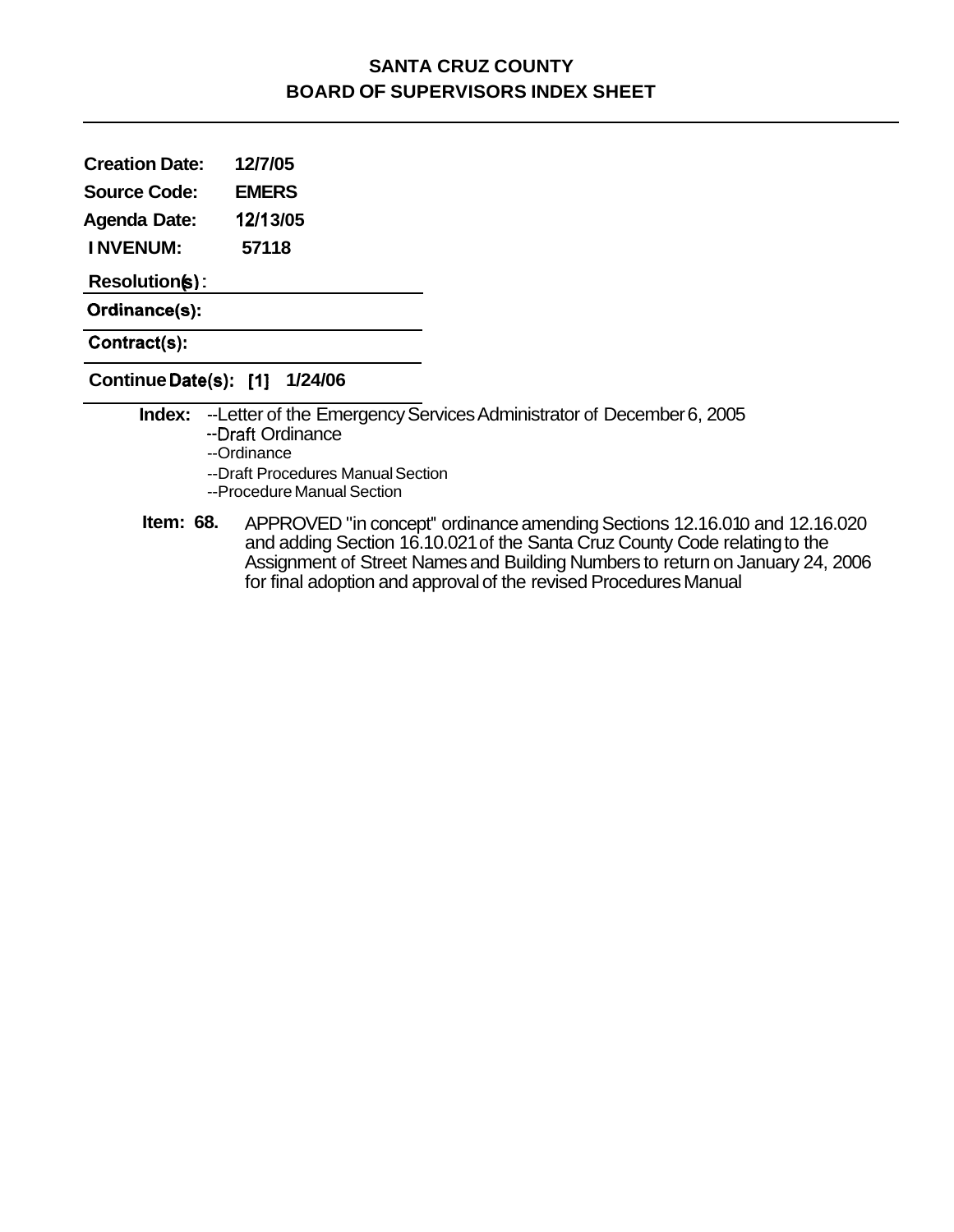### **COUNTY OF SANTA CRUZ STATE OF CALIFORNIA**



AT THE BOARD OF SUPERVISORS MEETING On the Date of December 13,2005

~~ ~ ~~~

REGULAR AGENDA Item No. 68

Upon the motion of Supervisor Pirie, duly Seconded by Supervisor Wormhoudt, the Board, by unanimous vote, approved "in concept" ordinance amending Sections 12.16.010 and 12.16.020 and adding Section 16.10.021 of the Santa Cruz County Code relating to the Assignment of Street Names and Building Numbers to return on January 24, 2006 for final adoption and approval of the revised Procedures Manual

cc:

CAO Fire Department Advisory Commission Chief John Ferreira, CDF

**State** of California, County **of** Santa Cruz-ss.

by , Deputy Clerk ON December 15, **2005** 

*I, Susan A. Mauriello, Ex-officio Clerk of the Board of Supervisors of the County of Santa Cruz, State of California, do hereby certify that the foregoing is a true and correct copy of the order made and entered in the Minutes of said Board of Supervisors. In witness thereof I have hereunto set my hand and affixed tthe seal of said Board of Supervisors.*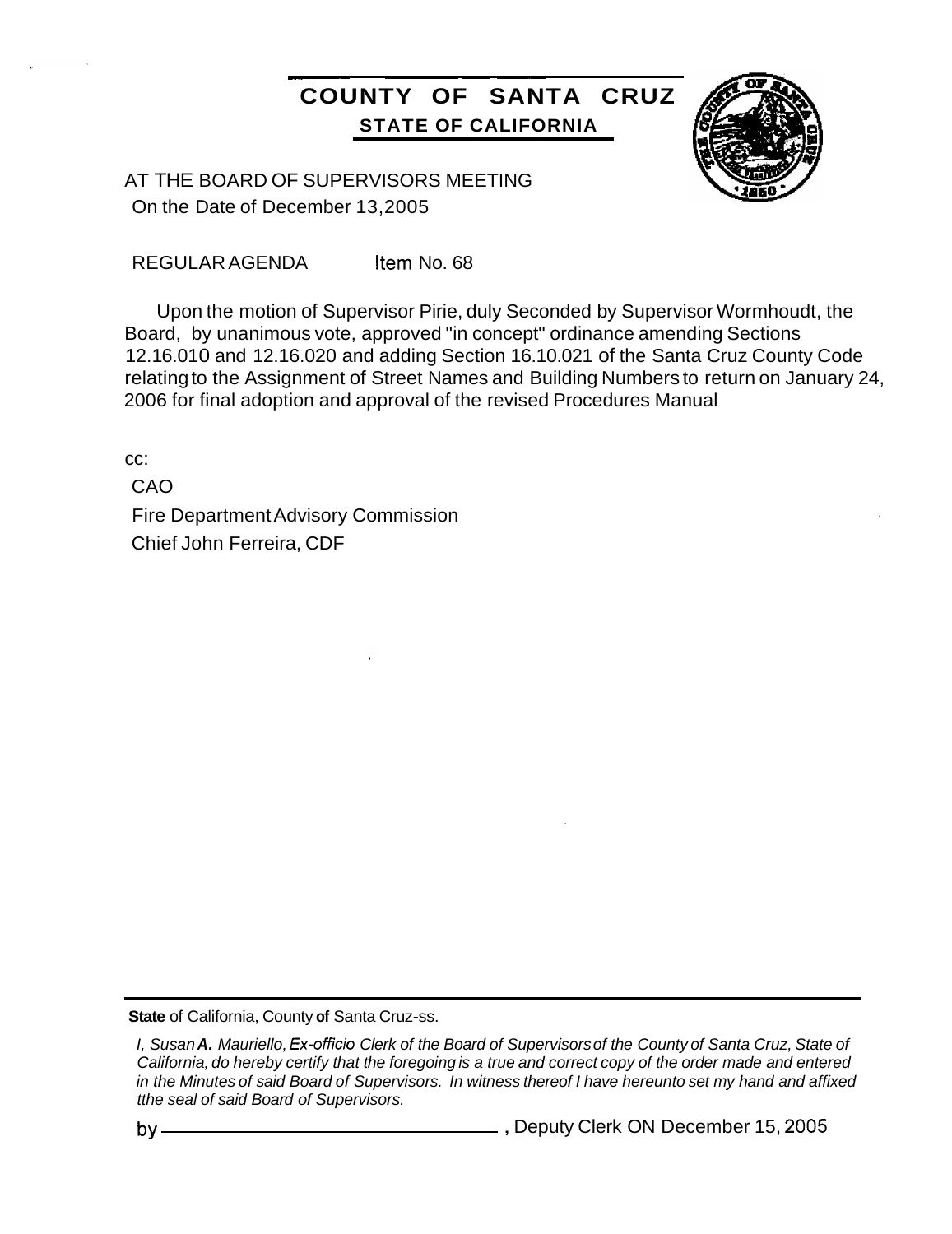

# COUNTY OF SANTA CRUZ<sup>0000655</sup>

**OFFICE OF EMERGENCY SERVICES 495 UPPER PARK DRIVE, SANTA CRUZ, CA 95060**  MCHAEL **J.** DEVER, C.E.M., ADMINISTRATOR **(83 1) 458-7150** FAX: **(83 1) 458-7139** 

December 6,2005 AGENDA: DECEMBER 13,2005

Board of Supervisors County of Santa Cruz 701 Ocean Street Santa Cruz, CA 95060

SUBJECT: STREETNAMING *AND* ADDRESSING

Members of the Board:

On November 22,2005 your Board considered our report on the Street Naming and Addressing program and, after providing us with your comments and concerns, continued the matter to today's agenda. As a result of our follow up on these concerns we have made the following revisions to the recommended actions:

- Deleted the requirement for appellants to provide grounds for appeal of an addressing decision,
- Deleted the requirement for the hearing official to determine whether the grounds for appeal had been met,
- Amended various parts of the ordinance and procedure manual to clarify that addressing and street naming changes are;
	- 1. Made for the preservation of public safety, and
	- 2. Considered by the Ofice of Emergency Services upon the written recommendation of a public safety agency
- Amended other text to provide grammatical or procedural consistency.

As a result of these changes, the attached ordinance and procedures supercede those previously provided to your Board.

We have included in the attached ordinance and procedural standards a provision for a "neutral third party" (Administrative Hearing Officer) to handle appeals where the initial recommendation to rename a street or change an address was made by the Ofice of Emergency Services or County Fire Department. The Administrative Hearing Officer will be an individual not directly involved in the recommended change, such as the County Administrator, General Services Director, or a contracted hearing officer.

It is therefore RECOMMENDED that your Board:

1. Adopt the attached ordinance amending Sections 12.16.010 and 12.16.020 and adding Section 12.16.021 of the Santa Cruz County Code relating to the Assignment of Street Names and Building Numbers in concept, and place the ordinance on the January 10,2006 agenda for final action.

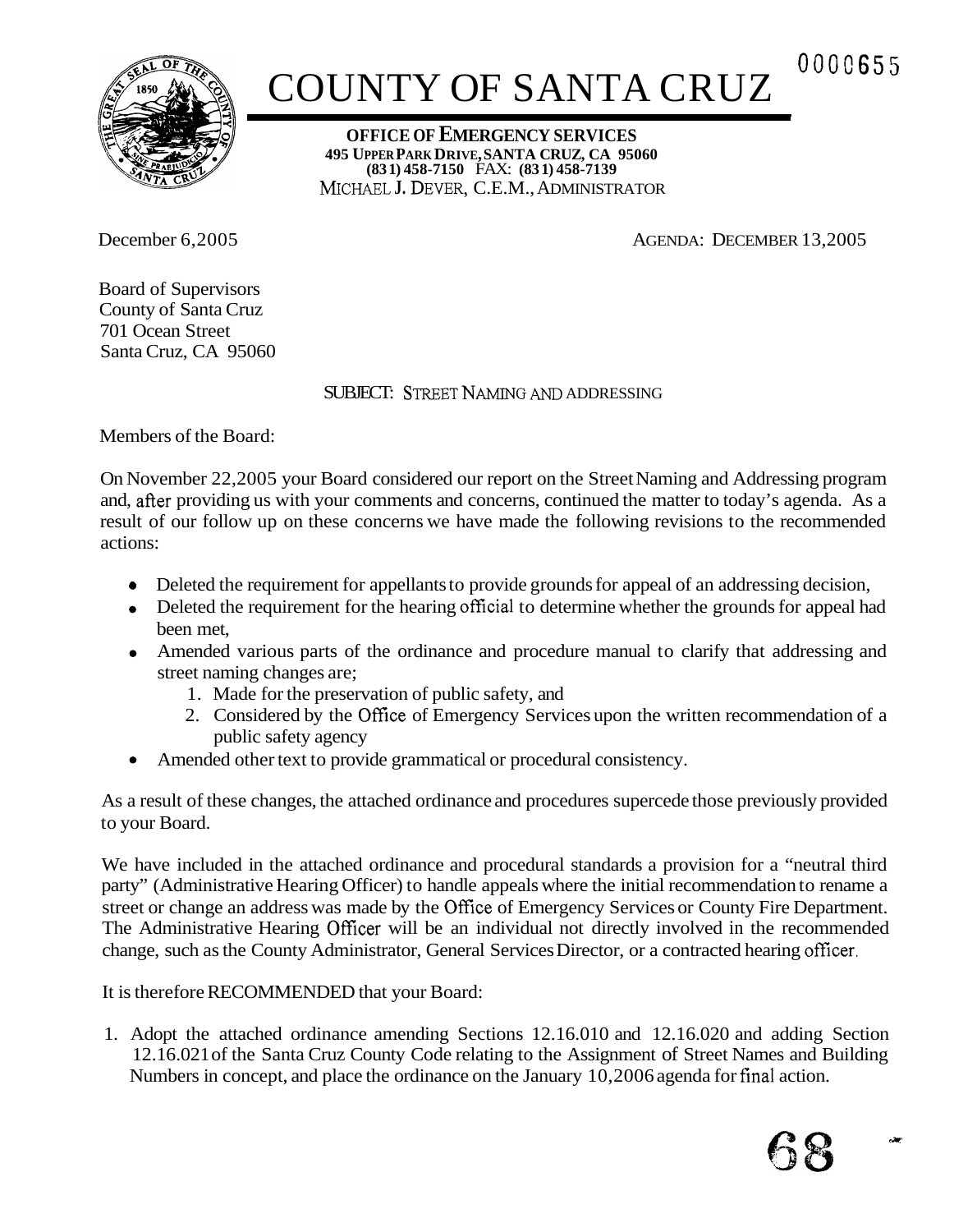**Attachment 3** 

### Title **VI1 SECTION 303** - **STREET NAMING AND ADDRESSING STANDARDS AND PROCEDURES**

### STREET **ADDRESSES**

- Purpose: The intent of this standard is to provide the requirements necessary for naming roads, numbering structures and posting of building addresses as is required to promote the health and safety of those who live and work in the county. Such a system will enhance the ability of emergency vehicles to respond rapidly to calls, avoid delays in response, and reduce confusion and error in locating business places and residences.
- Intent: The intent of this standard is to establish minimum street signing and building numbering requirements to enable emergency responders to locate homes, businesses, and properties, avoid response delays and to facilitate responding emergency equipment.

Applicability: These addressing requirements are applicable throughout the unincorporated area of the county and apply to both public and private roads.

> Nothing contained herein shall prevent the County from numbering, or renumbering addresses on a road, public or private, when it is deemed in the public's safety to do so.

> Changes to existing numbers may be initiated when a public safety agency finds there is a threat to public safety and transmits written documentation to the Office of Emergency Services (e.g. unable to locate in an actual emergency, likely to be unable to locate, inconsistent or duplicative naming or numbering, etc).

House Numbering Sequence:

Addresses shall be assigned to reflect the road from which the primary driveway originates. Where possible, the numbering should be as follows:

- 1. Properties within a numbering area shall be numbered consecutively throughout the entire length of a street bearing one name, disregarding intersections or changes of direction. Unimproved but proposed sections shall be included in the numbering.
- 2. Properties shall be assigned numbers for each structure that would be allowed to be built, based on the maximum potential use as determined by the parcel's current zone district.
- **3.**  Even numbers shall be assigned to the right side and the corresponding odd numbers to the left side of the street in the direction of progression. Peculiar street layout or topography, such as hairpin turns, may require minor variance to this procedure.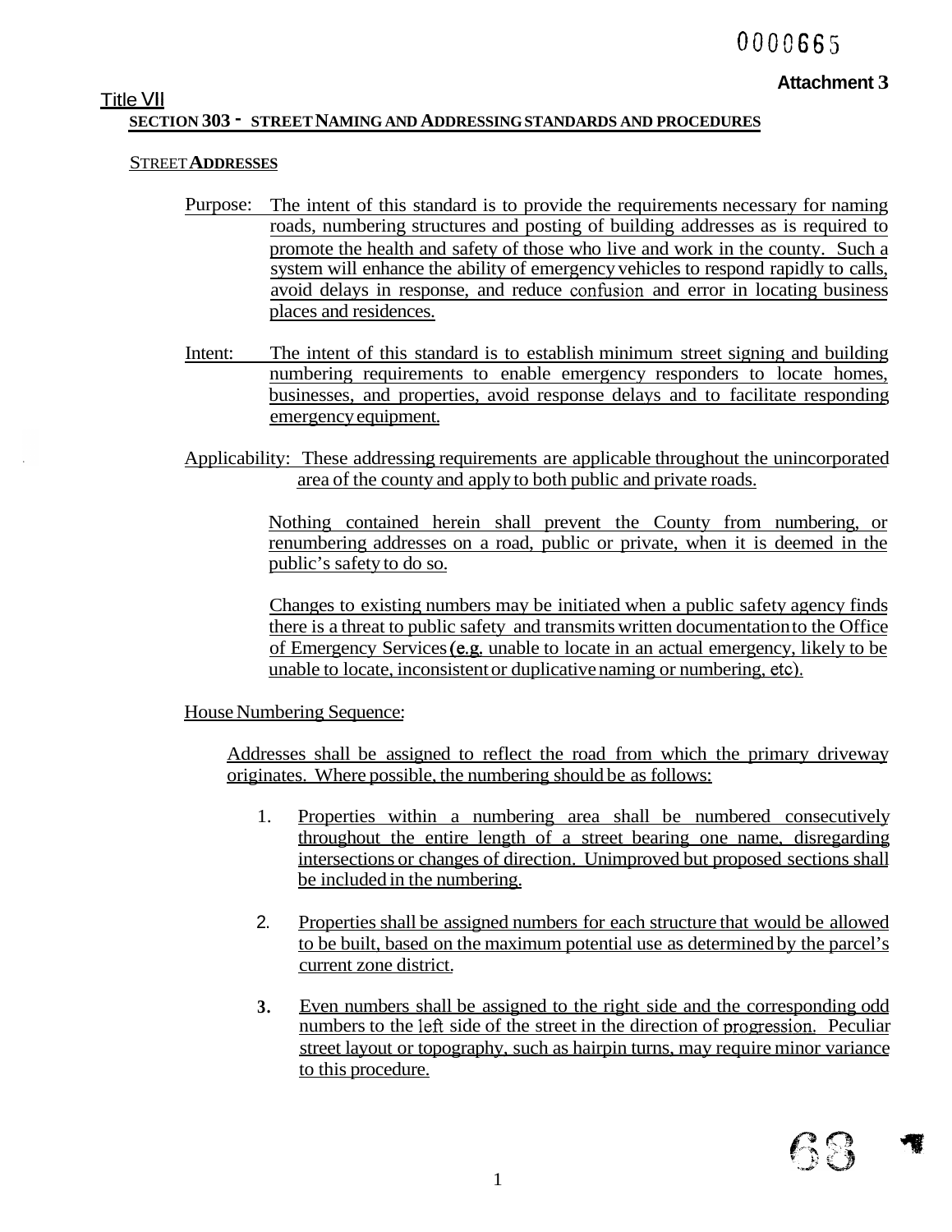0000656

2. Approve the attached County Procedures Manual language specifying standards for Street Naming and Addressing.

Sincerely,

Michael J. **De**ver Emergency Services Administrator County Administrative Officer

Attachments:

RECOMMENDED  $\Omega$ 

Susan A. Mauriello

- 1. Draft Proposed Ordinance (strikeout and underline)
- 2. Proposed Ordinance
- **3.**  Draft County Procedure Manual Section (strikeout and underline)
- 4. Proposed County Procedure Manual Section
- cc: Fire Department Advisory Commission Chief John Ferreira, CDF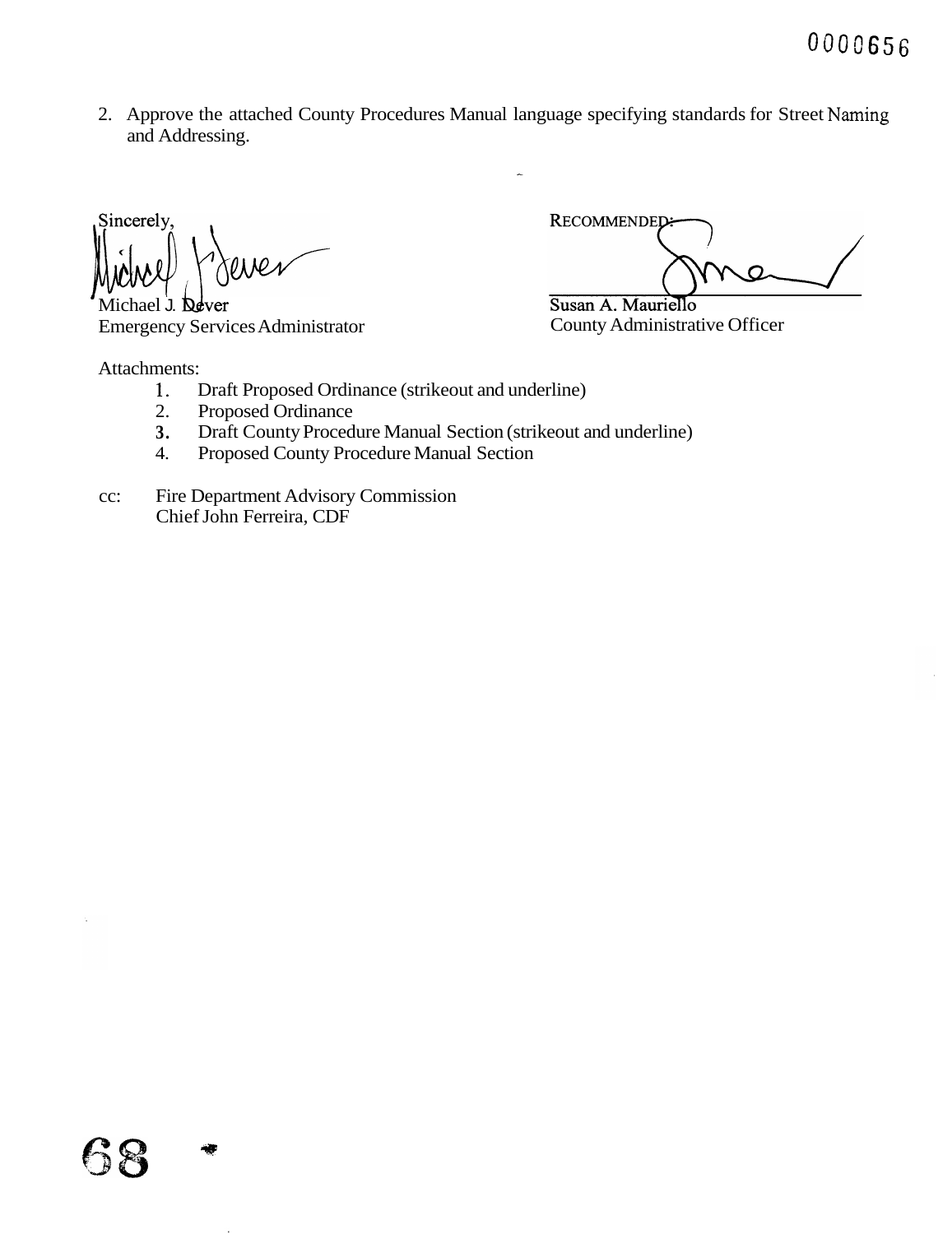- 4. More than one number shall be reserved for parcels where more than one unit is allowed by zoning, but only one number and street name shall be assigned to each building or separate main entrance of the parcel.
- *5.*  The county shall assign the number closest to the main entrance (door or driveway).
- **6.**  When, on a single parcel, there is more than one building or one main entrance, such as housing projects and shopping centers, letters or suite numbers shall be used after the number for further identification.
	- a. Apartment. Designation for individual units within an apartment complex.
	- b. Unit. Designation for individual units within a residential or commercial condominium complex or business complex.
	- C. Space. Designation for individual units within a mobile home, recreational vehicle, cabin or moorage development.
	- d. Accessory structures. Accessory structures (as defined in the Zoning Ordinance) shall not be assigned an address.
- **7.**  Display. Visible addresses are required by the Uniform Fire Code, Section 901.4.4. Approved numbers or addresses shall be provided for all new and existing buildings in such a position as to be plainly visible and legible from the street or road fionting the property. Addresses shall comply with this standard, unless an alternate means or method has been approved by the authority having jurisdiction. The display of the assigned number shall meet the following standards:
	- a. All address numbers shall be a minimum height of four (4) inches with a minimum one-half inch stroke, constructed of a durable material, and of a color that is contrasting to the background color. EXAMPLE: White trim with black numbers.
	- b. Numbers shall be permanently affixed on a structure in clear view, unobstructed by trees or shrubs.
	- C. Address numbers shall be displayed at each driveway entrance, and visible fi-om both directions of travel along the road (either displayed on the adjacent mailbox or posted on a marker). The numbers may also be located in areas that are easily visible from the road such as above or adjacent to the front door or garage door.
	- d. All multi-family, multi-industrial, and multi-commercial occupancies shall identifv individual units with numbers that are a minimum height of six **(6)** inches, affixed to the unit's fiont entrance door or immediately adjacent to it. All buildings with rear-door access shall identify that unit as stated above.
	- e. Where multiple addresses are required at a single driveway, all the addresses shall be shown on a single post.
	- f. All buildings with two or more units shall identify utility meters according to the unit being served. Numbers shall be a minimum of one **(1** ) inch in height and be permanently affixed.
	- **g.**  Mailbox. Individual mailboxes at the site shall be marked with the address using minimum one (1) inch high numbers and letters.
	- h. Maintenance. The owner shall maintain the displayed address to continue compliance with the above sections.

 $\mathcal{C}(\Omega)$ 

 $\partial \bar{g}_i$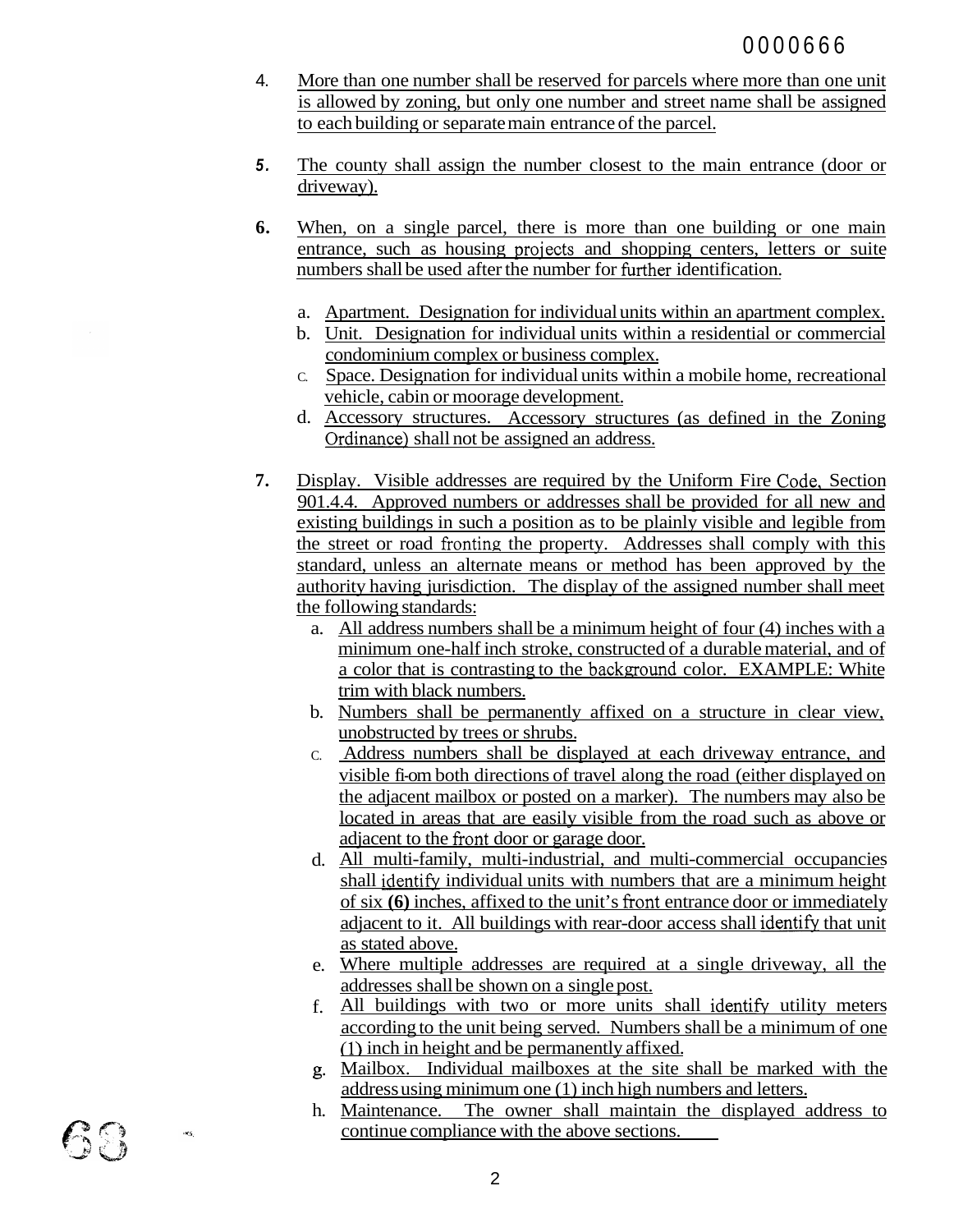## OOOC66'7

### ROAD NAMES.

Purpose: This section established standards for the naming/renaming of roads and the location of required signage. All roads shall have an official road name as set forth in this title for public health and safety. Driveways or courts giving access to three or more buildings must be given a separate street name.

Road Name Index: The Office of Emergency Services (OES) shall maintain a Road Name Index to identifi all official road names within the unincorporated portions of the county

Road Names Required: A road name shall be required for all unnamed roads that provide vehicular access to more than one lot of record or to one lot of record with more than two buildings or three or more dwelling units. Road naming shall occur either prior to a land division map being recorded, prior to issuance of a building permit, or in coniunction with an application and petition from property owners located on the road.

Road Names shall be based on the following criteria:

- 1. Duplicate Road Names. Road names shall not duplicate another road name used elsewhere in the unincorporated areas of the county or in an incorporated city. Similar sounding names are considered duplicate regardless of spelling.
- 2. Language. Road names in either English or a foreign language shall be grammatically correct and easy to pronounce and spell and shall not include the use of slang or profanity. The translations of non-English street names should be reviewed to ensure that offensive or derogatory names are avoided.
- **3.**  Road Name Length. Road names shall not be greater than **18**  characters in length, to fit on a **36** inch sign blade.
- **4.**  Road names shall not cause confusion with existing road names.
- *5.*  Road names that are geographically misleading shall be avoided.
- **6.**  Continuity. A road having a continuous aliment shall bear the same name, except in the following situations:
	- a. If an otherwise continuous road is interrupted by a drainage channel, fieeway, railroad or other maior physical obstruction with no planned connection, the segments should have different names.
	- b. Roads intersecting one another, or forming a deflection angle of greater than ninety degrees, should have different names.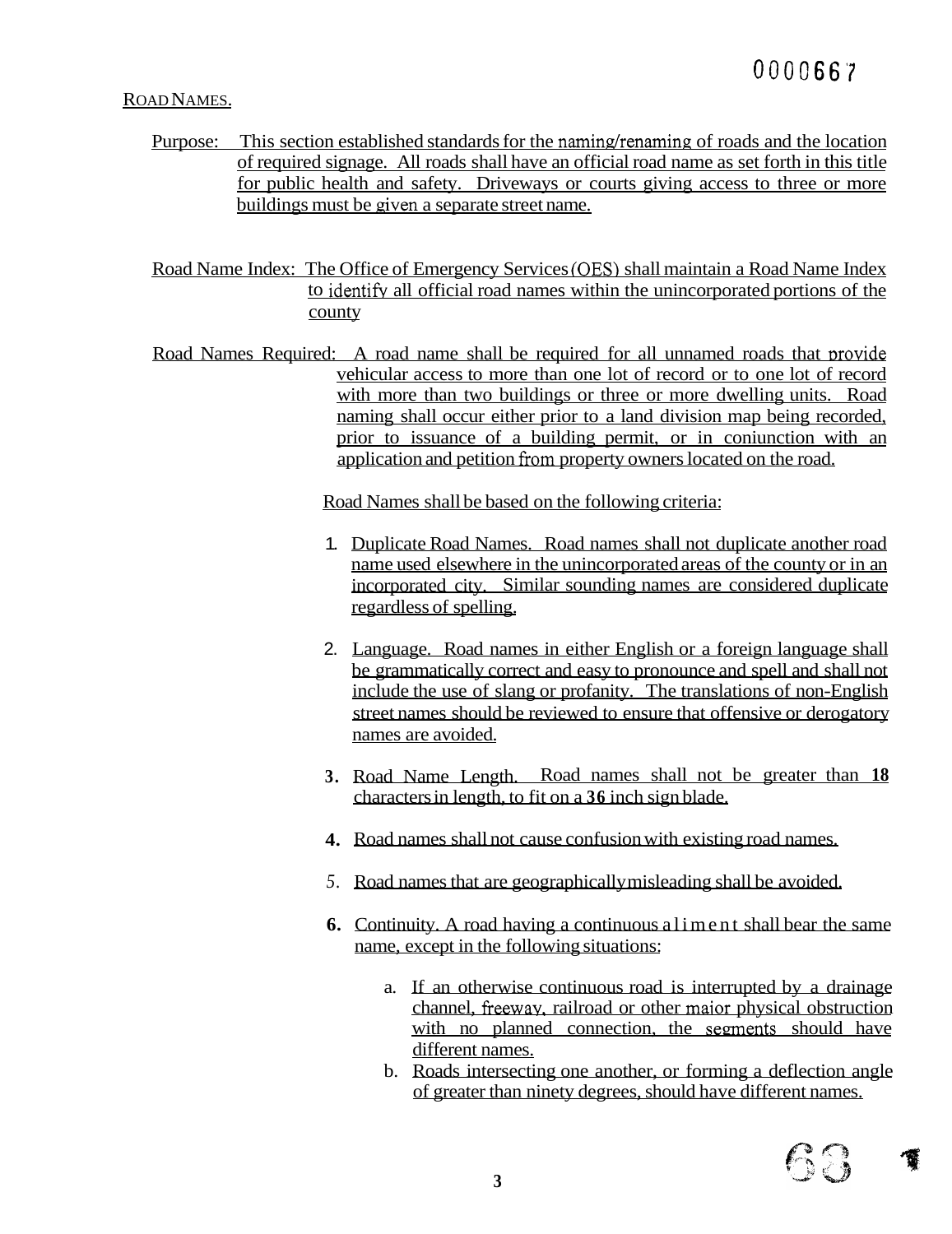- 7. Extensions. Road extensions shall bear the same name as the existing road.
- **8.**  Future Connections. Roads or portions of roads to be connected in the future into a continuous aliment shall bear the same name.
- 9. Prefixes. Prefixes such as north and south, east and west, upper and lower, etc., should be avoided.
- 10. Loop Streets. Loop streets will usually be called "Circle".
- 11. Cul-de-sacs. A cul-de-sac road having a maximum length of five hundred feet *(500')* may use "court" as a suffix. Roads exceeding five hundred feet (500') in length shall use a different suffix. Further, a cul-de-sac street may bear the same name as the street it intersects, providing that the suffix is "court" (usual) or "place" (e.g. a cul-de-sac opening on *Oak* Street may be called *Oak* Court or *Oak* Place).
- Renaming of Roads: Whenever it is determined that the existing name of any county highway should be changed, the Emergency Services Administrator shall hold a public hearing on the proposed name consistent with the provisions of  $\S$ 971 of the California Streets and Highways Code. For these purposes, a "county highway" is a road that has been adopted into the County road network pursuant to law, or a private road open to public travel or made available for access by public safety personnel.
	- 1. Nothing contained herein shall prevent the County fiom renaming a road, public or private, when it is deemed in the public's safety to do so.
	- 2. Changes to existing names may be initiated when a public safety agency finds there is a threat to public safety and transmits written documentation to the Office of Emergency Services (e.g. unable to locate in an actual emergency, likely to be unable to locate, inconsistent or duplicative naming or numbering, etc).
	- **3.**  Owners of developed property affected by a proposed street name change will be given **30** days to suggest up to five (5) alternate names for the street. If there is a consensus among property owners, and the name is otherwise consistent with these guidelines, the street shall be so named. In the absence of a consensus, or if the selected name(s) are inconsistent with these guidelines, then the Office of Emergency Services shall select a new street name.
	- 4. Street addresses will be assigned for a newly named road. Street addresses may be revised after a road name change to correct sequential or even/odd inconsistencies.

 $\hat{c}$  .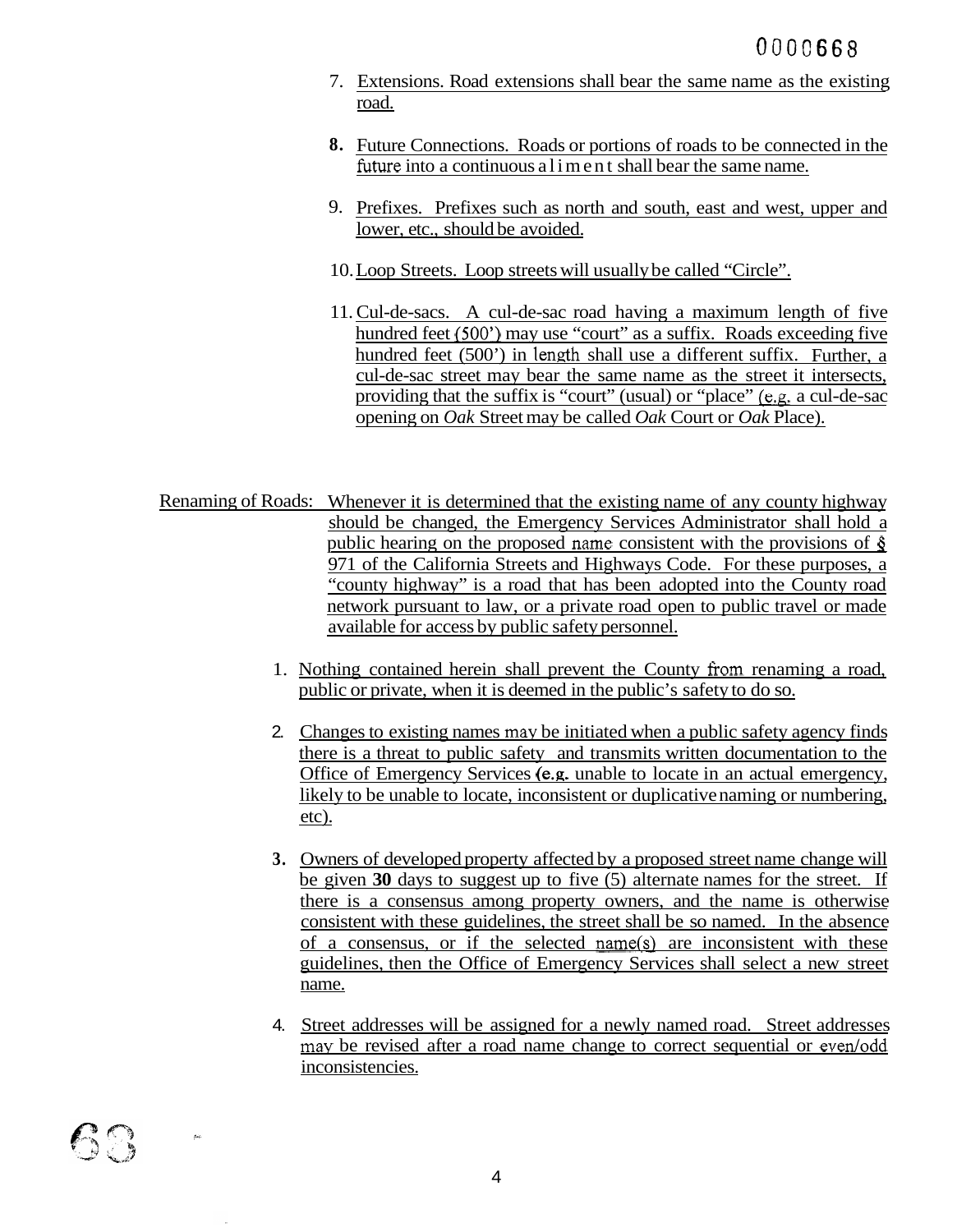- 5. For roads requiring a road name change where existing addresses do not conform to the provisions of this section, such addresses may be accepted if the sequence is in logical order and the addresses are approved by OES.
- Appeals: The Office of Emergency Services (OES) shall appropriately coordinate resolution of disputes related to any procedure set forth in this section. Decisions made by the Office of Emergency Services may be appealed to the County Fire Marshal. If the street naming/address change was initiated by the Office of Emergency Services, County Fire, or the County Fire Marshal, the appeal will be heard by an Administrative Hearing Officer.

General Provisions: The following provisions shall apply:

- 1. For the purpose of naming and addressing, private roads subject to public travel are included under the jurisdiction of the County.
- 2. The Office of Emergency Services has final authority to change addresses in the interest of public safety subject to the appeal provisions contained herein.

大震災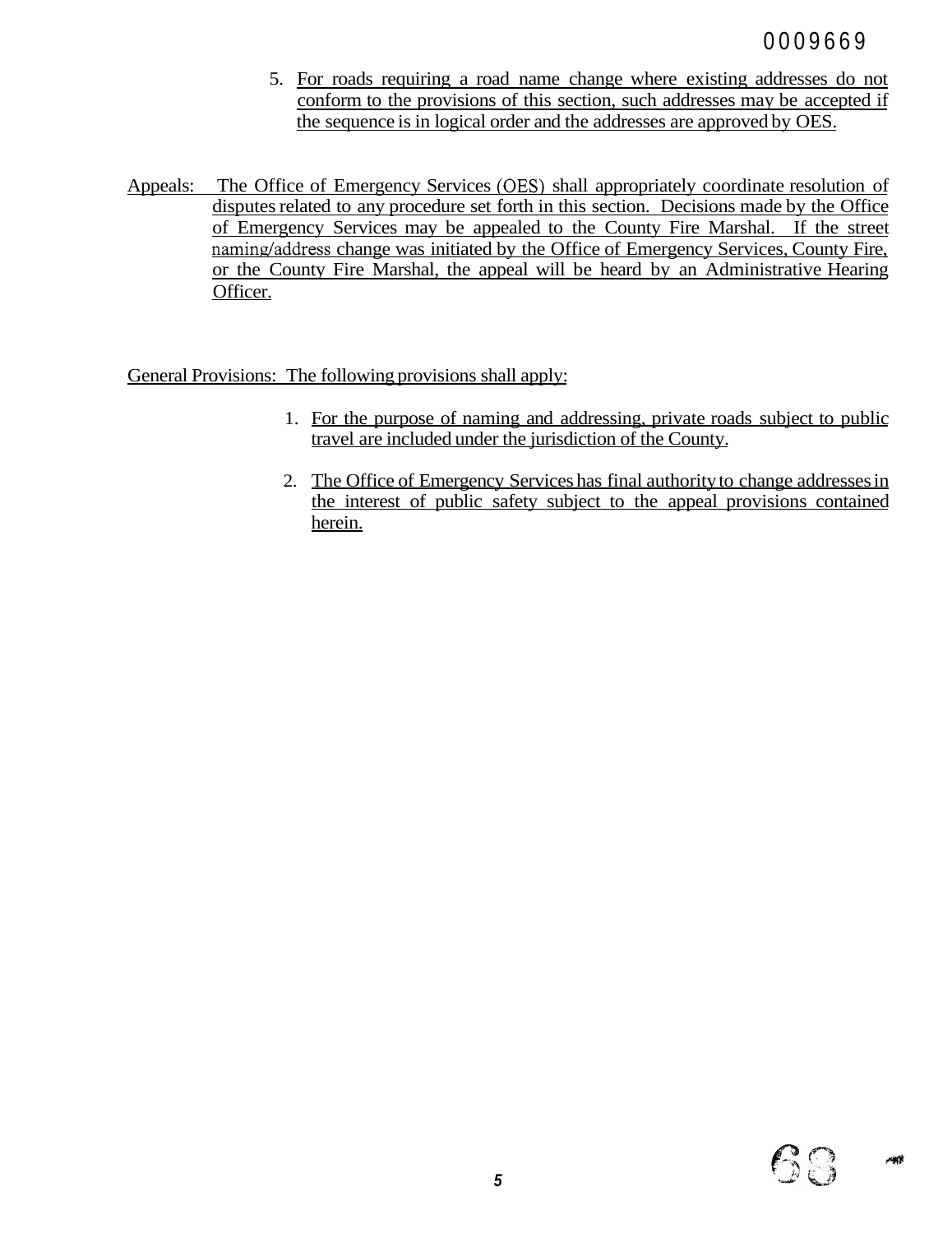### Title **VI1 SECTION 303** - **STREET NAMING AND ADDRESSING STANDARDS AND PROCEDURES**

### STREET ADDRESSES

- Purpose: The intent of this standard is to provide the requirements necessary for naming roads, numbering structures and posting of building addresses as is required to promote the health and safety of those who live and work in the county. Such a system will enhance the ability of emergency vehicles to respond rapidly to calls, avoid delays in response, and reduce confusion and error in locating business places and residences.
- Intent: The intent of this standard is to establish minimum street signing and building numbering requirements to enable emergency responders to locate homes, businesses, and properties, avoid response delays and to facilitate responding emergency equipment.
- Applicability: These addressing requirements are applicable throughout the unincorporated area of the county and apply to both public and private roads.

Nothing contained herein shall prevent the County fiom numbering or renumbering addresses on a road, public or private, when it is deemed in the public's safety to do so.

Changes to existing numbers may be initiated when a public safety agency finds there is a threat to public safety and transmits written documentation to the Office of Emergency Services (e.g. unable to locate in an actual emergency, likely to be unable to locate, inconsistent or duplicative naming or numbering, etc).

House Numbering Sequence:

Addresses shall be assigned to reflect the road fiom which the primaxy driveway originates. Where possible, the numbering should be as follows:

- 1. Properties within a numbering area shall be numbered consecutively throughout the entire length of a street bearing one name, disregarding intersections or changes of direction. Unimproved but proposed sections shall be included in the numbering.
- 2. Properties shall be assigned numbers for each structure that would be allowed to be built, based on the maximum potential use **as** determined by the parcel's current zone district.
- **3.** Even numbers shall be assigned to the right side **and** the corresponding odd numbers to the left side of the street in the direction of progression. Peculiar street layout or topography, such as hairpin turns, may require minor variance to this procedure.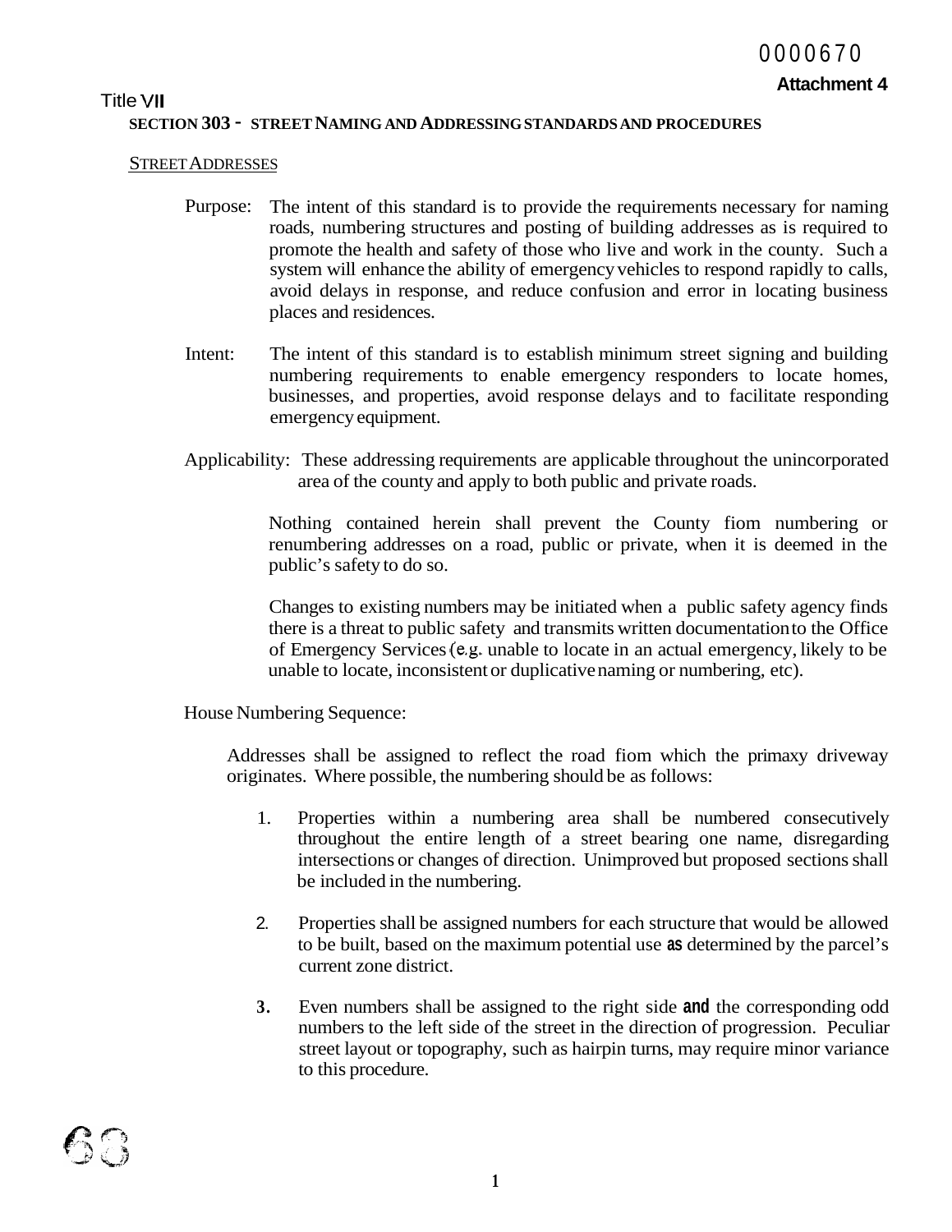- 4. More than one number shall be reserved for parcels where more than one unit is allowed by zoning, but only one number and street name shall be assigned to each building or separate main entrance of the parcel.
- *5.*  The county shall assign the number closest to the main entrance (door or driveway).
- *6.*  When, on a single parcel, there is more than one building or one main entrance, such as housing projects and shopping centers, letters or suite numbers shall be used after the number for further identification.
	- a. Apartment. Designation for individual units within an apartment complex.
	- b. Unit. Designation for individual units within a residential or commercial condominium complex or business complex.
	- C. Space. Designation for individual units within a mobile home, recreational vehicle, cabin or moorage development.
	- d. Accessory structures. Accessory structures (as defined in the Zoning Ordinance) shall not be assigned an address.
- **7.**  Display. Visible addresses are required by the Uniform Fire Code, Section 901.4.4. Approved numbers or addresses shall be provided for all new and existing buildings in such a position as to be plainly visible and legible from the street or road fronting the property. Addresses shall comply with this standard, unless an alternate means or method has been approved by the authority having jurisdiction. The display of the assigned number shall meet the following standards:
	- a. All address numbers shall be a minimum height of four (4) inches with a minimum one-half inch stroke, constructed of a durable material, and of a color that is contrasting to the background color. EXAMPLE: White trim with black numbers.
	- b. Numbers shall be permanently affixed on a structure in clear view, unobstructed by trees or shrubs.
	- C. Address numbers shall be displayed at each driveway entrance, and visible from both directions of travel along the road (either displayed on the adjacent mailbox or posted on a marker). The numbers may also be located in areas that are easily visible from the road such as above or adjacent to the front door or garage door.
	- d. All multi-family, multi-industrial, and multi-commercial occupancies shall identify individual units with numbers that are a minimum height of six *(6)* inches, affixed to the unit's front entrance door or immediately adjacent to it. All buildings with rear-door access shall identify that unit as stated above.
	- e. Where multiple addresses are required at a single driveway, all the addresses shall be shown on a single post.
	- f. All buildings with two or more units shall identify utility meters according to the unit being served. Numbers shall be a minimum of one **(1)** inch in height and be Permanently affixed.
	- *g.*  Mailbox. Individual mailboxes at the site shall be marked with the address using minimum one (1) inch high numbers and letters.
	- h. Maintenance. The owner shall maintain the displayed address to continue compliance with the above sections.

63 —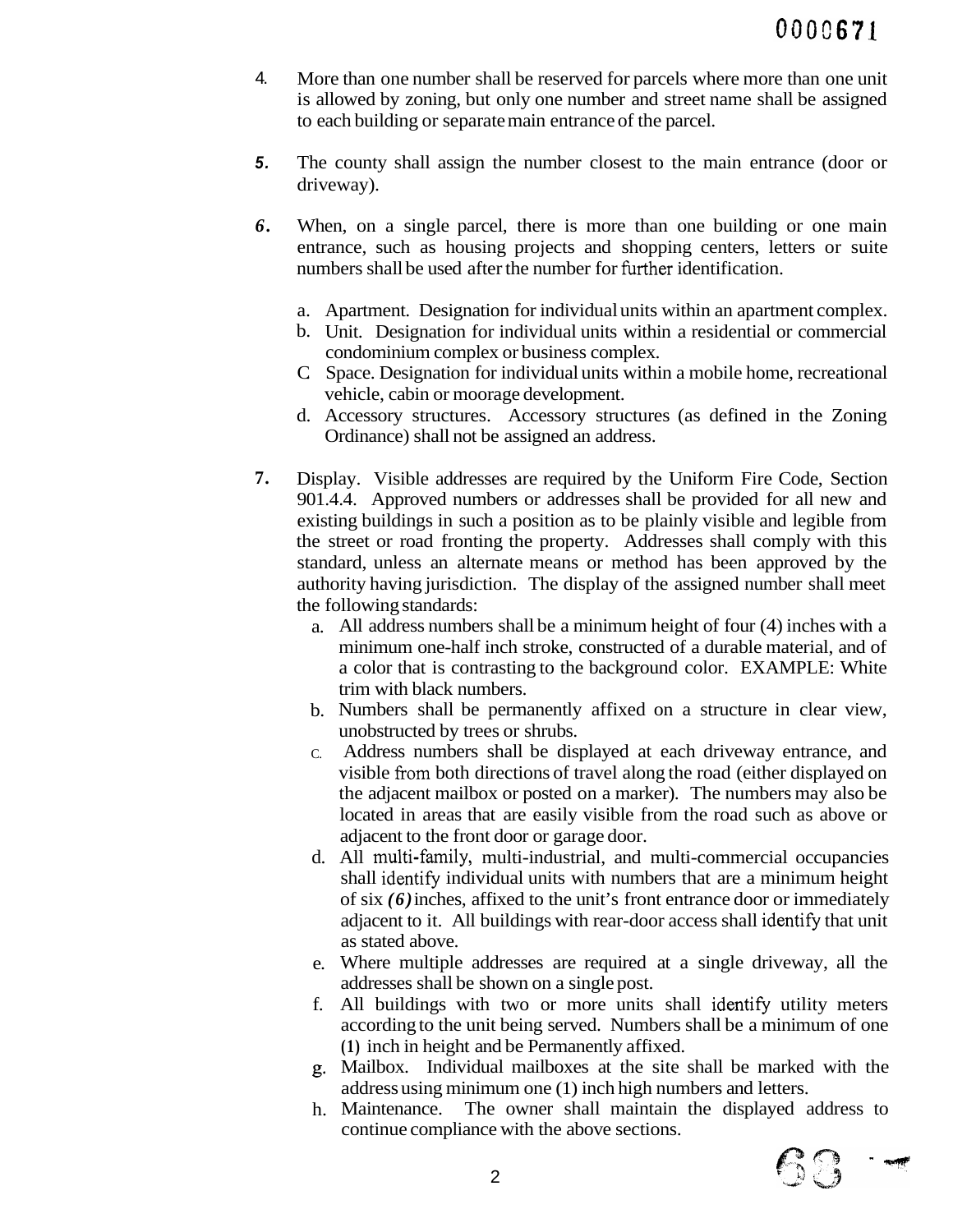### ROAD NAMES.

- Purpose: This section established standards for the naming/renaming of roads and the location of required signage. All roads shall have an official road name as set forth in this title for public health and safety. Driveways or courts giving access to three or more buildings must be given a separate street name.
- Road Name Index: The Office of Emergency Services (OES) shall maintain a Road Name Index to identify all official road names within the unincorporated portions of the county
- Road Names Required: **A** road name shall be required for all unnamed roads that provide vehicular access to more than one lot of record or to one lot of record with more than two buildings or three or more dwelling units. Road naming shall occur either prior to a land division map being recorded, prior to issuance of a building permit, or in conjunction with an application and petition from property owners located on the road.

Road Names shall be based on the following criteria:

- 1. Duplicate Road Names. Road names shall not duplicate another road name used elsewhere in the unincorporated areas of the county or in an incorporated city. Similar sounding names are considered duplicate regardless of spelling.
- *2.*  Language. Road names in either English or a foreign language shall be grammatically correct and easy to pronounce and spell and shall not include the use of slang or profanity. The translations of non-English street names should be reviewed to ensure that offensive or derogatory names are avoided.
- 3. Road Name Length. Road names shall not be greater than **18**  characters in length, to fit on a 36 inch sign blade.
- 4. Road names shall not cause confusion with existing road names.
- 5. Road names that are geographically misleading shall be avoided.
- 6. Continuity. A road having a continuous alignment shall bear the same name, except in the following situations:
	- a. If an otherwise continuous road is interrupted by a drainage channel, freeway, railroad or other major physical obstruction with no planned connection, the segments should have different names.
	- b. Roads intersecting one another, or forming a deflection angle of greater than ninety degrees, should have different names.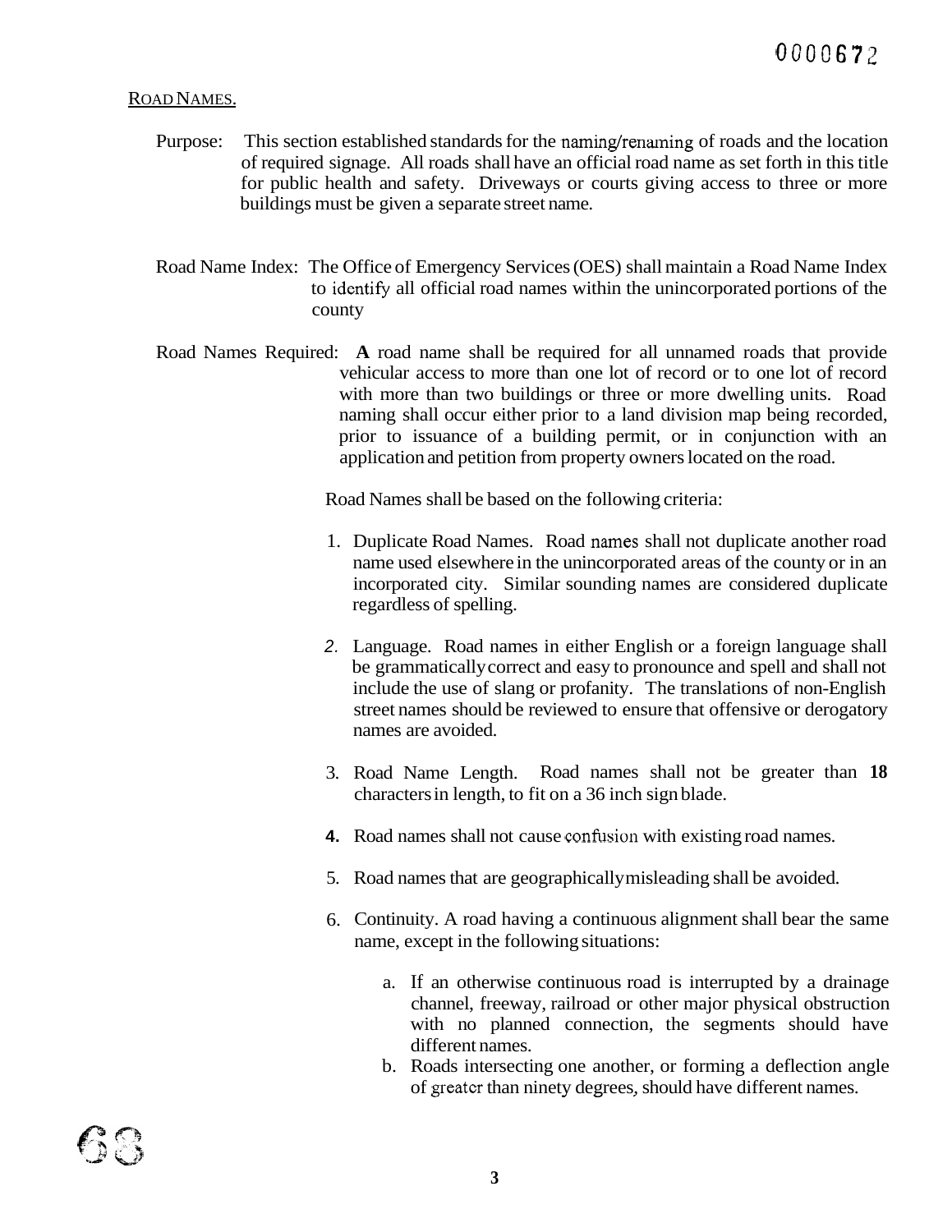- **7.** Extensions. Road extensions shall bear the same name as the existing road.
- **8.** Future Connections. Roads or portions of roads to be connected in the future into a continuous alignment shall bear the same name.
- 9. Prefixes. Prefixes such as north and south, east and west, upper and lower, etc., should be avoided.
- 10. Loop Streets. Loop streets will usually be called "Circle".
- 11. Cul-de-sacs. A cul-de-sac road having a maximum length of five hundred feet (500') may use "court" as a suffix. Roads exceeding five hundred feet (500') in length shall use a different suffix. Further, a cul-de-sac street may bear the same name as the street it intersects, providing that the suffix is "court" (usual) or "place" (e.g. a cul-de-sac opening on *Oak* Street may be called *Oak* Court or *Oak* Place).
- Renaming of Roads: Whenever it is determined that the existing name of any county highway should be changed, the Emergency Services Administrator shall hold a public hearing on the proposed name consistent with the provisions of  $\hat{\mathbf{S}}$ 971 of the California Streets and Highways Code. For these purposes, a "county highway" is a road that has been adopted into the County road network pursuant to law, or a private road open to public travel or made available for access by public safety personnel.
	- 1. Nothing contained herein shall prevent the County fi-om renaming a road, public or private, when it is deemed in the public's safety to do so.
	- 2. Changes to existing names may be initiated when a public safety agency finds there is a threat to public safety and transmits written documentation to the Office of Emergency Services (e.g. unable to locate in an actual emergency, likely to be unable to locate, inconsistent or duplicative naming or numbering, etc).
	- **3.**  Owners of developed property affected by a proposed street name change will be given 30 days to suggest up to five (5) alternate names for the street. If there is a consensus among property owners, and the name is otherwise consistent with these guidelines, the street shall be so named. In the absence of a consensus, or if the selected name(s) are inconsistent with these guidelines, then the Office of Emergency Services shall select a new street name.
	- 4. Street addresses will be assigned for a newly named road. Street addresses may be revised after a road name change to correct sequential or even/odd inconsistencies.



 $-10<sup>2</sup>$